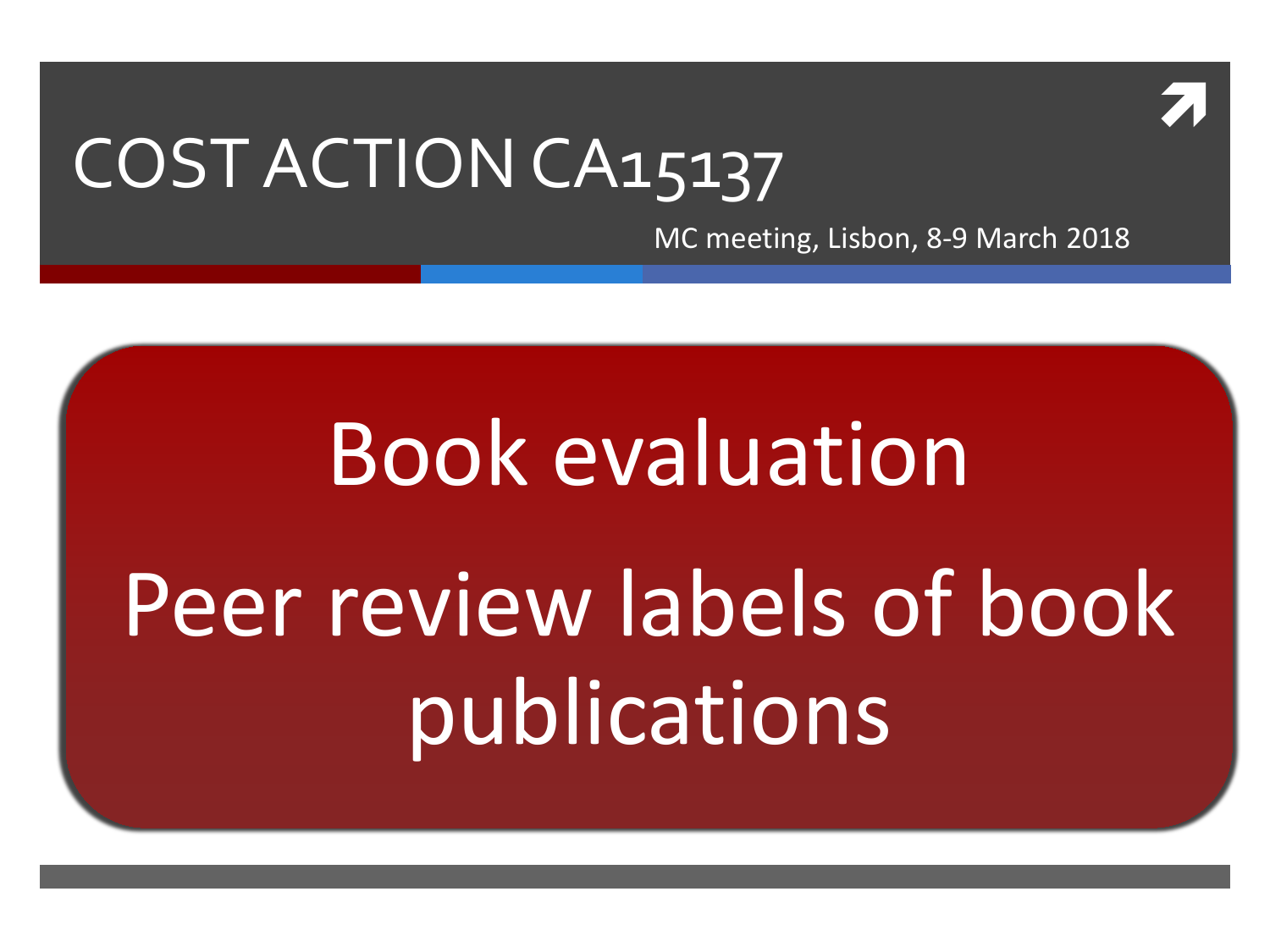

#### COST ACTION CA15137

MC meeting, Lisbon, 8-9 March 2018

#### What motivates authors to opt for such a label? Discussion of a survey proposal

Elea Gimenez Toledo, Janne Pölönen, Jorge Mañana Rodríguez, Raf Guns and Tim Engels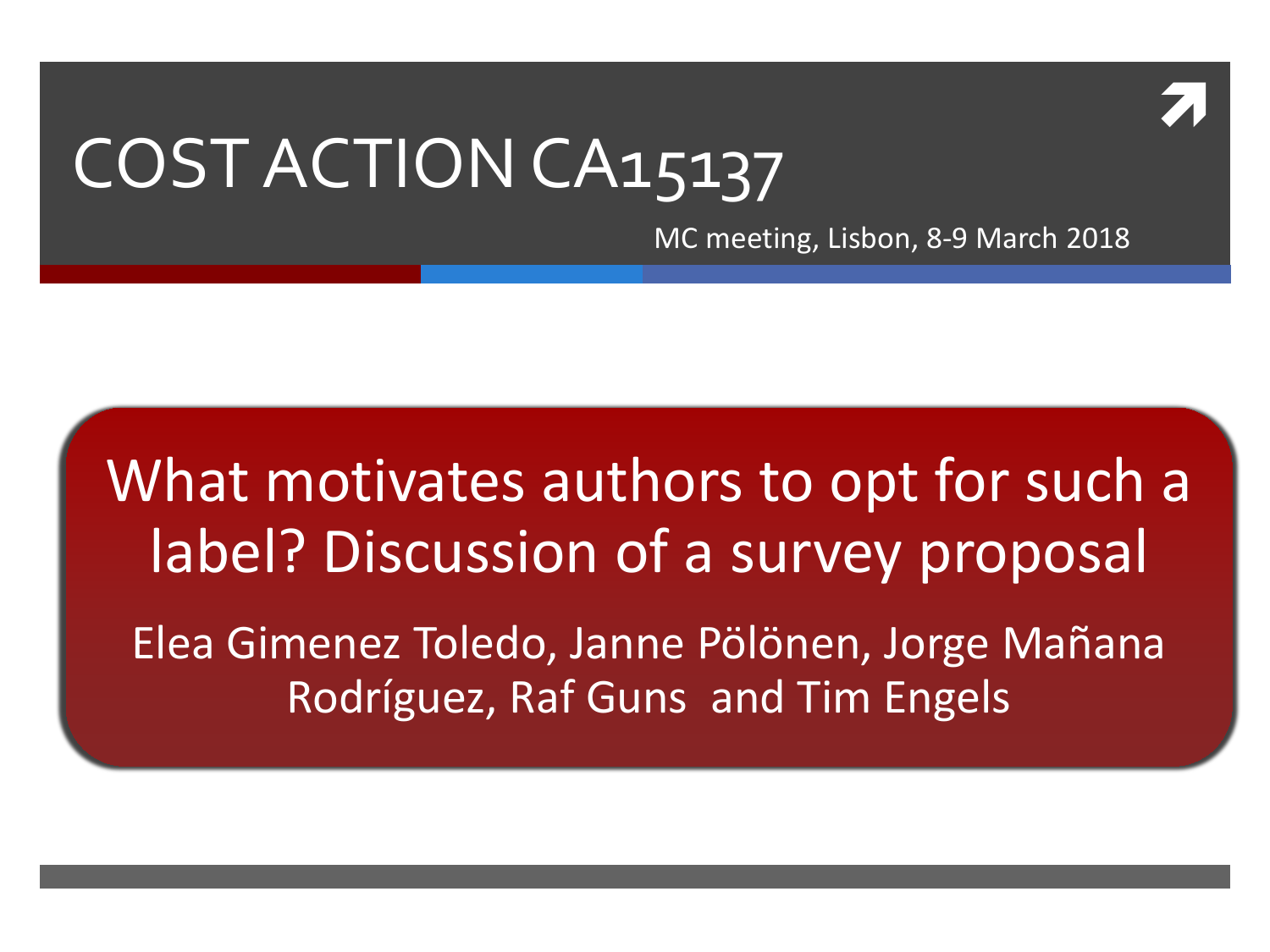#### Some context

- **In performance-based research funding systems (PRFSs) evidence of peer review** is typically considered a minimum requirement of included publications. In research evaluation processes at different aggregation levels peer reviewed publications are considered an important element of information.
- **T** Originating from the sciences, pre-publication peer review has become a widely accepted standard in publishing of new results, also in the social sciences and humanities (SSH).
- **The notion of peer review remains challenging because of the variety of** practices – from the editorial to the double-blind – across SSH fields, because of the differences in journal and book publishing, and because of cultural differences.
- **T** Consequently, it is not always clear whether a publication channel applies peer review, or whether a specific article, chapter or book has gone through pre- publication peer review.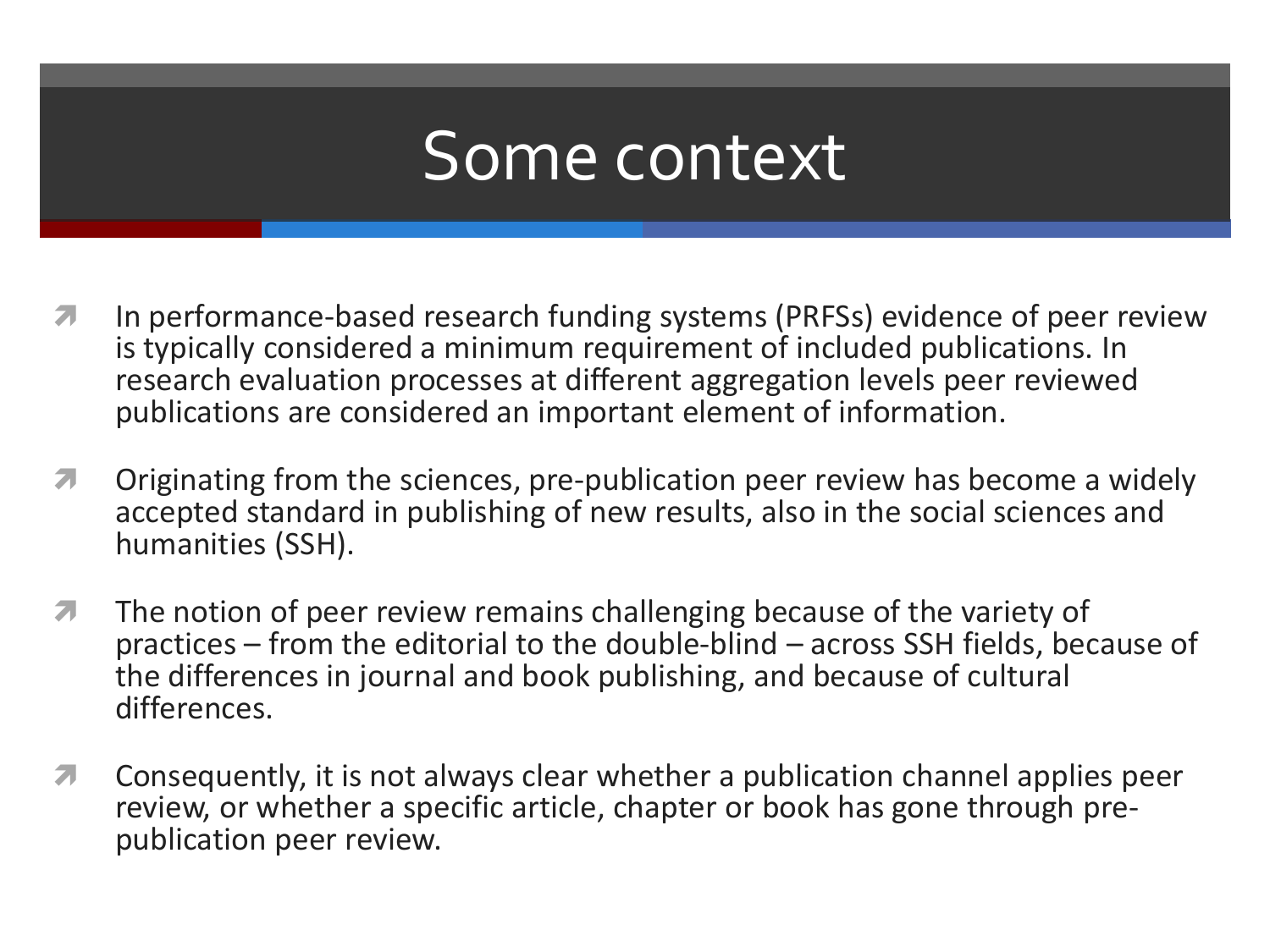#### Peer review of book publications (1)

- **T** Particularly for book publications their peer review status is often be unclear
- $\blacktriangledown$  In book publishing, the expected market for the book is crucial. From the publisher's perspective, this market potential is essential to assess and may be the all important argument in whether to publish or not.
- **The Publishers in Western European countries seldom make peer review of book** publications, if it happened, explicit. In some Eastern European countries, however, the practice of mentioning the reviewer(s) in the colophon of a book is common.
- **T** Series are common yet formally identified series (including ISSN, series editors and peer review procedure) are rare
- **T** For anthologies, some fields have a strong tradition of intervision by colleagues that may resemble or outperform peer review in terms of rigor and effectiveness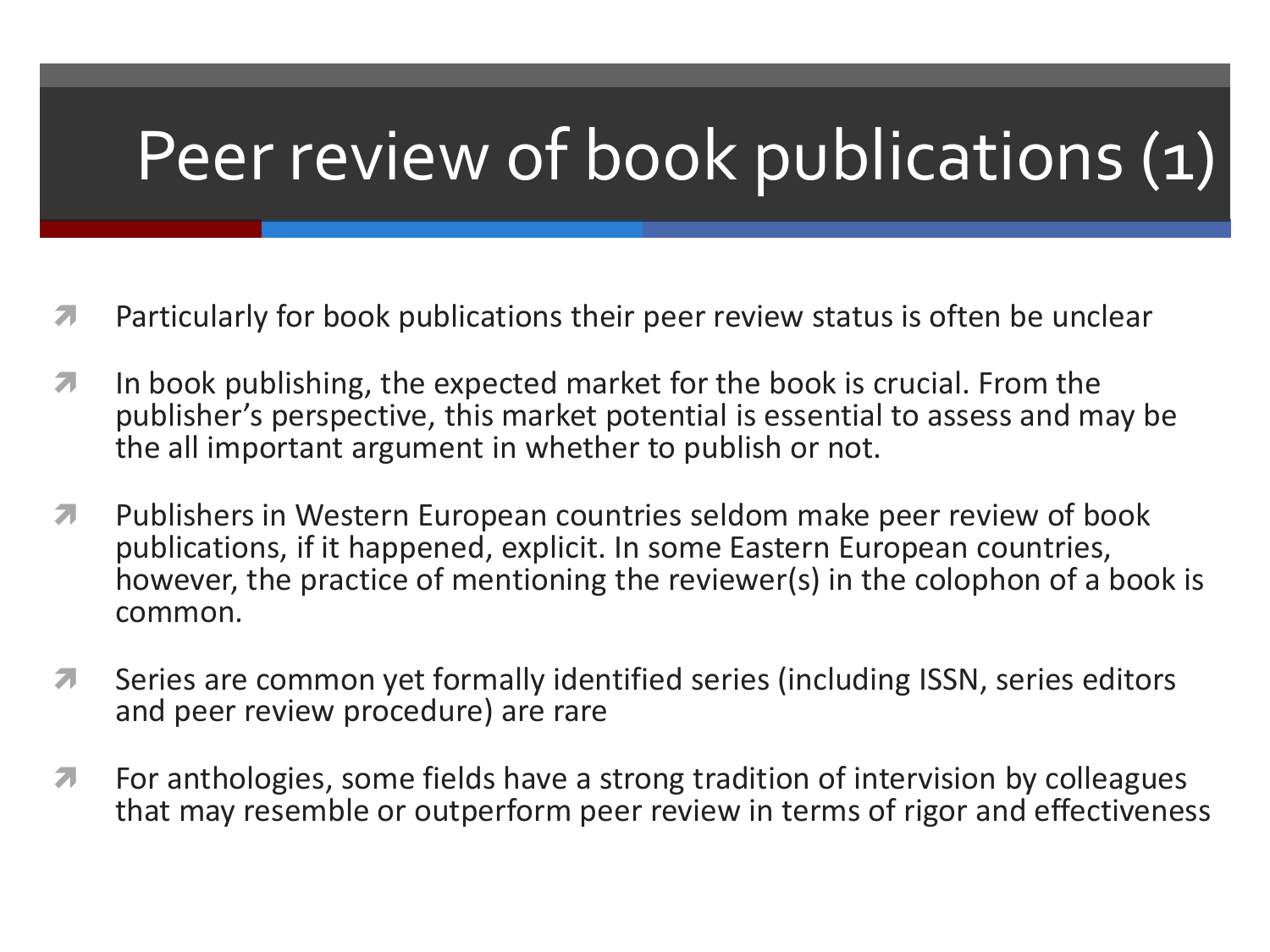#### Peer review of book publications (2)

- **T** For monographs and anthologies alike, review of the full content may be challenging to achieve (e.g. my own experience with Springer books).
- **I** In some contexts, authors are required to state whether a book publication is peer reviewed. This leaves much room for subjectivity and may lead to over reporting and inconsistencies if left unchecked
- **T** Yet the alternative of top-down identification of peer review of book publications may be even less appealing, as it necessitates decisions by the responsible authority for which insufficient information is available
- **I** In sum, much of the current practices in making peer review explicit may be insufficient in a formal setting like a PRFS (e.g. in Flanders the relevant law states that peer review should always be independent from the authors and cannot be organized by authors themselves).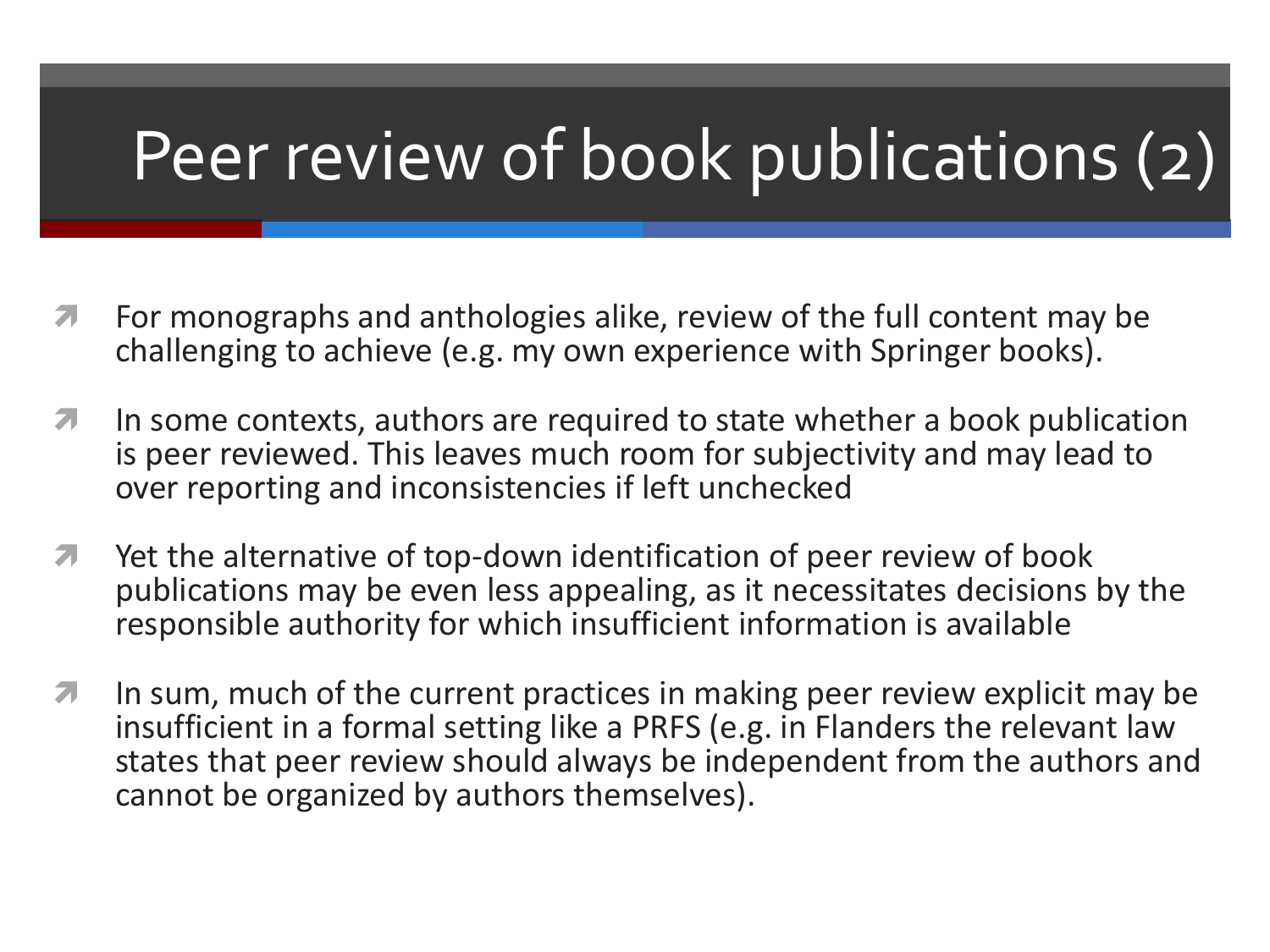#### Peer review labels

- As a partial response to this, peer review labels have been introduces in three countries:
	- **7** In Flanders, since 2010, the Flemish Publisher Association has introduced the 'Guaranteed Peer Reviewed Content (GPRC) label. The label is applied to book publications only.
	- **7** In Finland, the Federation of Finnish Learned Societies introduced the Label for Peer-Reviewed Publications in 2014. The label is applied to journal contributions and book publications alike.
	- **7** In Spain, the CEA-APQ (Academic Publishing Quality) label was introduced in 2016. The label is applied at the level of book series, mainly from Spanish university presses.
- **I** In the introduction of the survey, the working of the peer review label in each country will be elaborated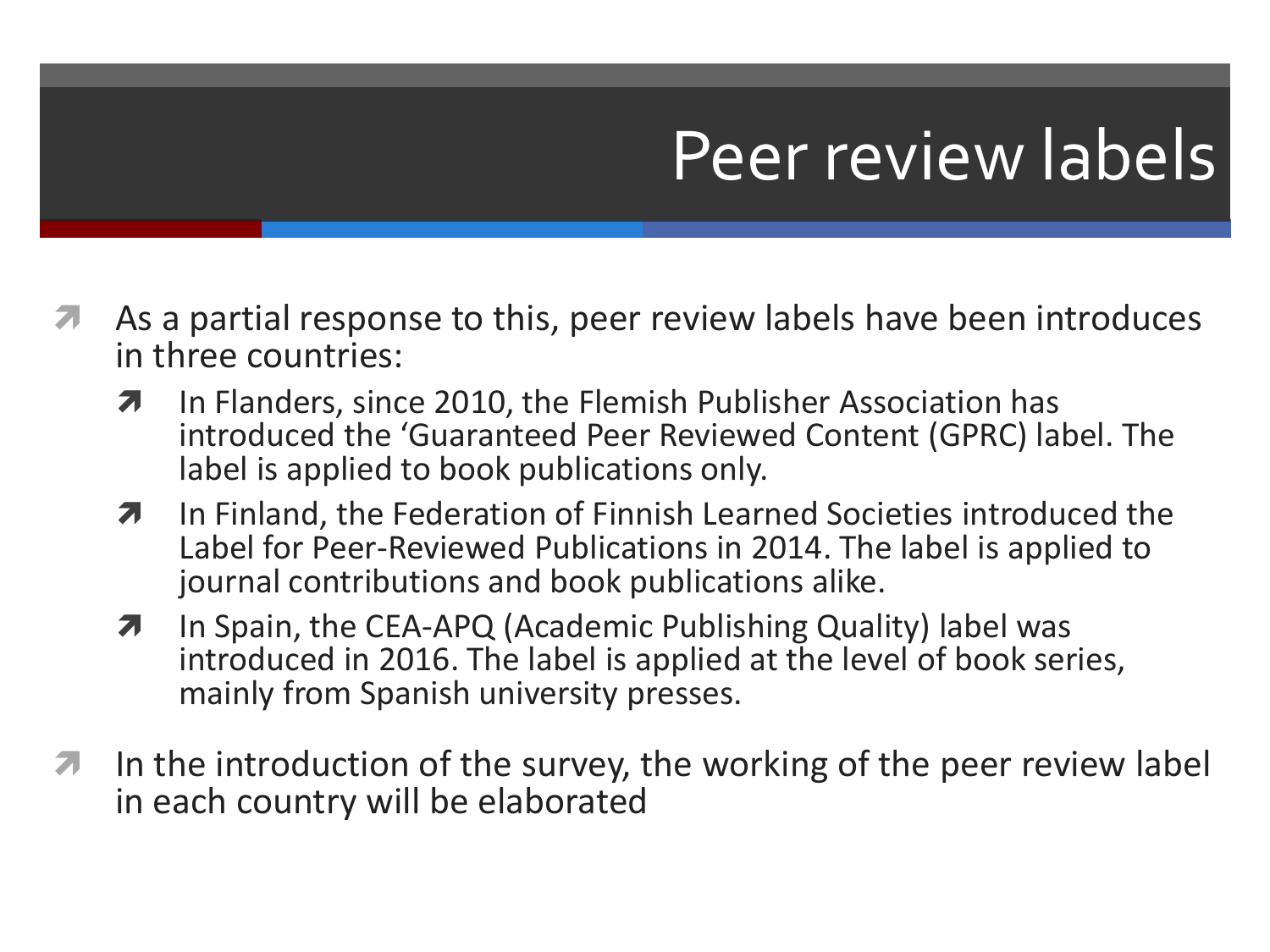#### Why do authors opt for such labels?

- Superficial answer: in order for their publications to be fully taken into account in evaluation processes and funding distribution
- Yet this is in all likelihood not the full answer as, e.g., formal recognition of peer review may not matter to all, peer review may be valuable to some whereas other see it as a burden
- **I** In addition to quantitative data on the adoption of the labels, we are in search of more qualitative insights regarding the motivations for opting for a peer review label and regarding the perceived effects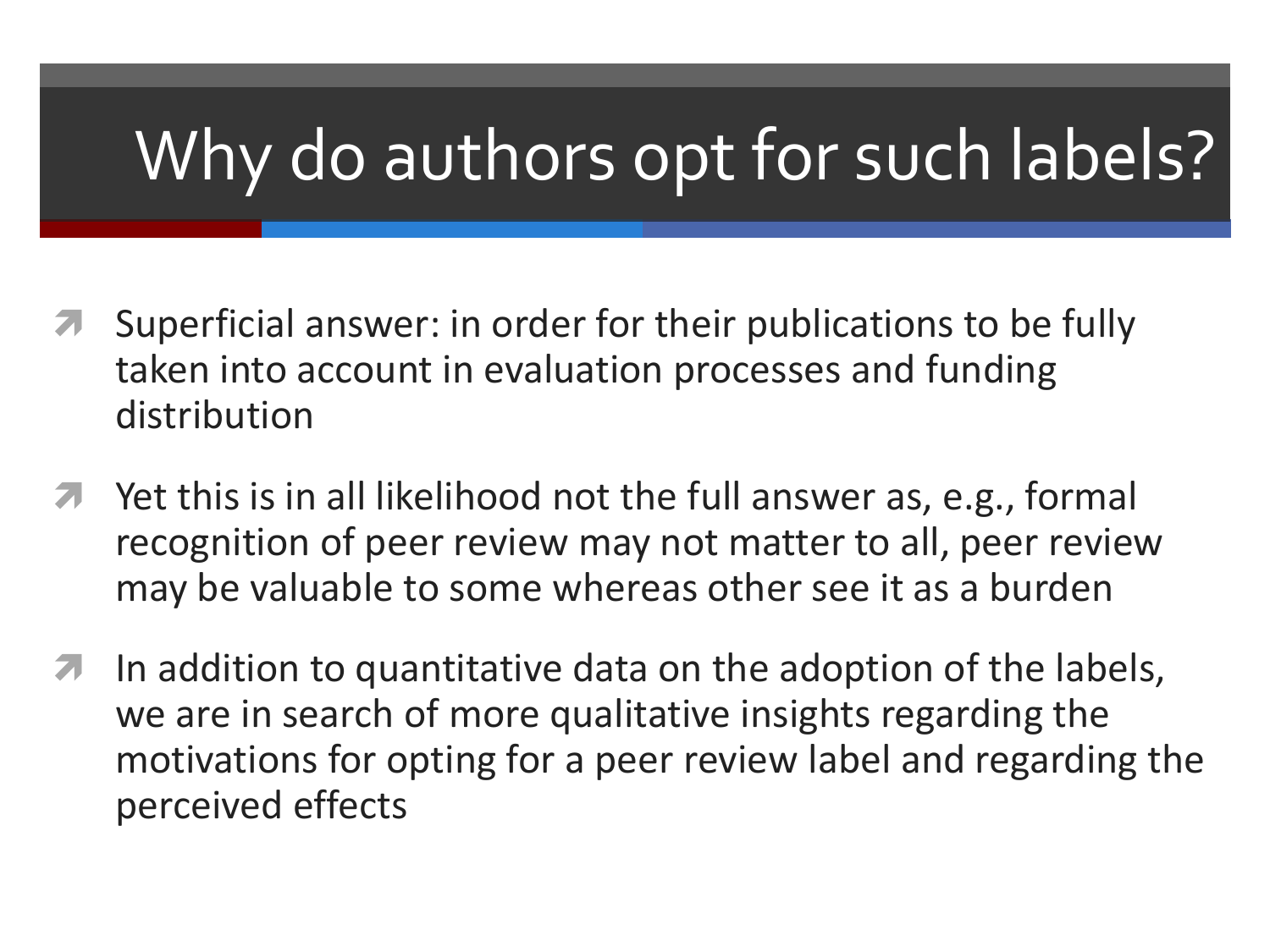#### Who to address?

- All those that have published material that recieved a peer review label in Flanders, Finland and Spain, that is
	- **A** Authors of monographs
	- **7** Series editors
	- **7** Editors of anthologies
	- **A** Authors of book chapters
- **7** Depending on the number of authors involved, a sample could be used
- $\pi$  Issue: how to address authors how have more than one labeled publication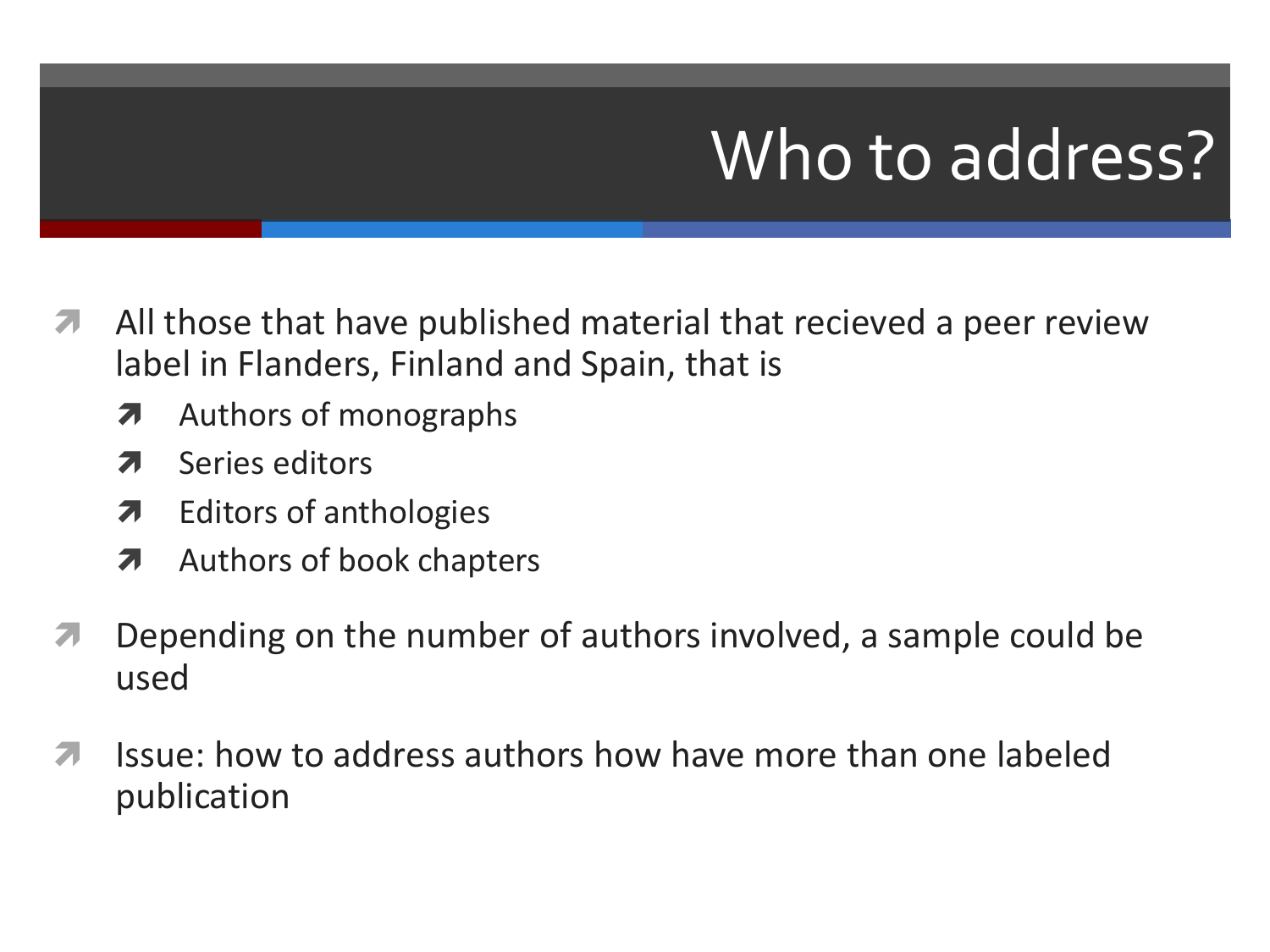## Possible questions (1)

#### **T** Why did you opt for a peer review label?

- $\lambda$  To proof that my work is scholarly; to advance my career; in view of inclusion in the PRFS; because the editor advised me; because my superior asked me to do so; … (including 'other' field with possibility for explanation)
- **H** However, in Finland the publisher applies for the label, hence a rephrasing of the question is needed for FI, e.g. "To what extent did the fact that the publisher or book series uses the peer review label influence your selection of the publication channel?
- **How satisfied are you with the fact that your publication has the peer review** content label?
	- **7** Likert scale response
- **T** Would you recommend colleagues to opt for a peer review label for their publications, resp. publish with a publisher or book series using the peer review label?
	- **7** Likert scale response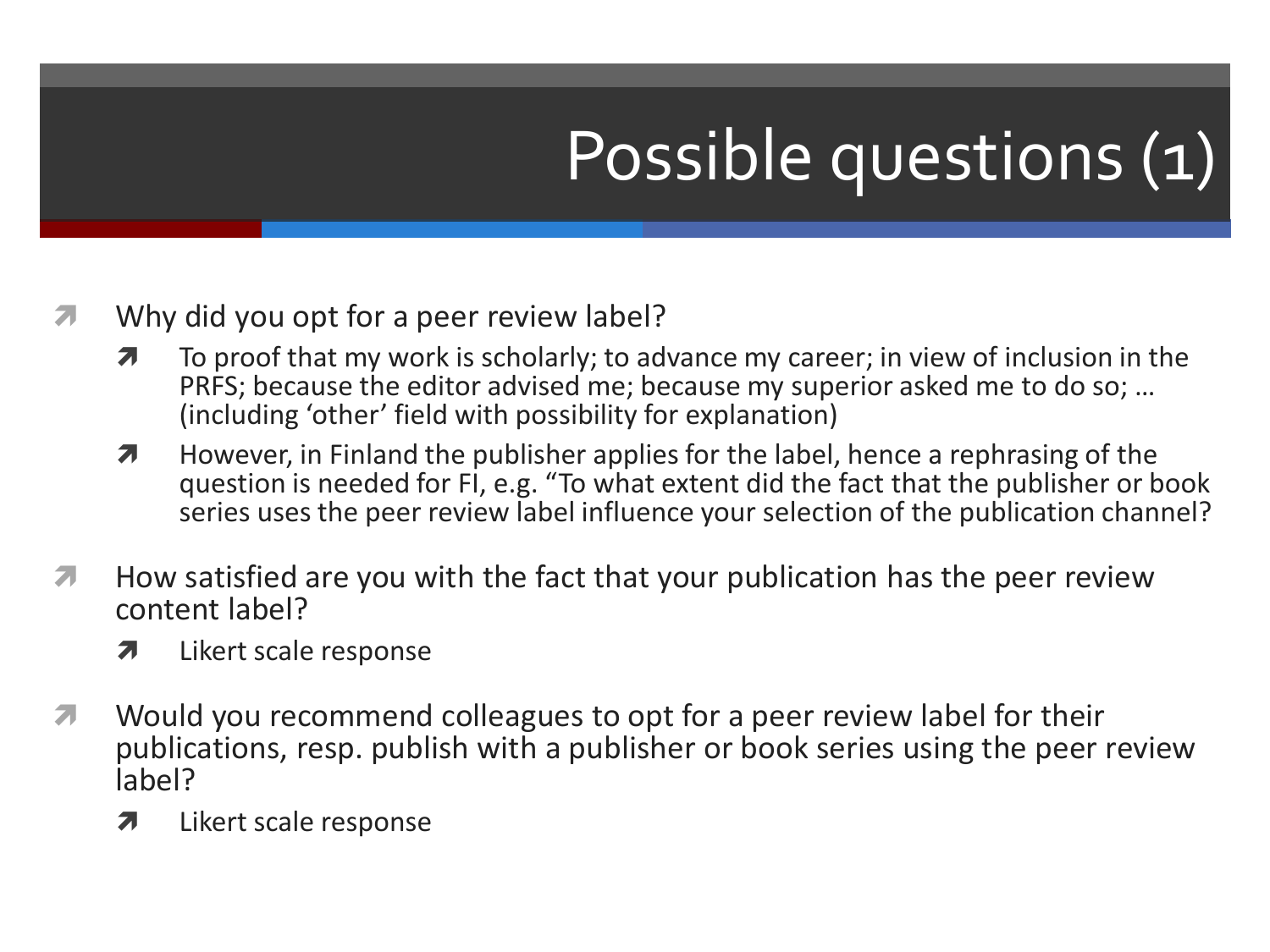#### Possible questions (2)

- **The To what extent did the peer review process involved in** obtaining the label improve the quality of your publication?
	- **7** Likert scale response
- **T** To what extent did the peer review label provide your publication with extra visibility within the academic context?
	- **7** Likert scale response
- **The To what extent did the peer review label provide your** publication with extra visibility outside academia?
	- **7** Likert scale response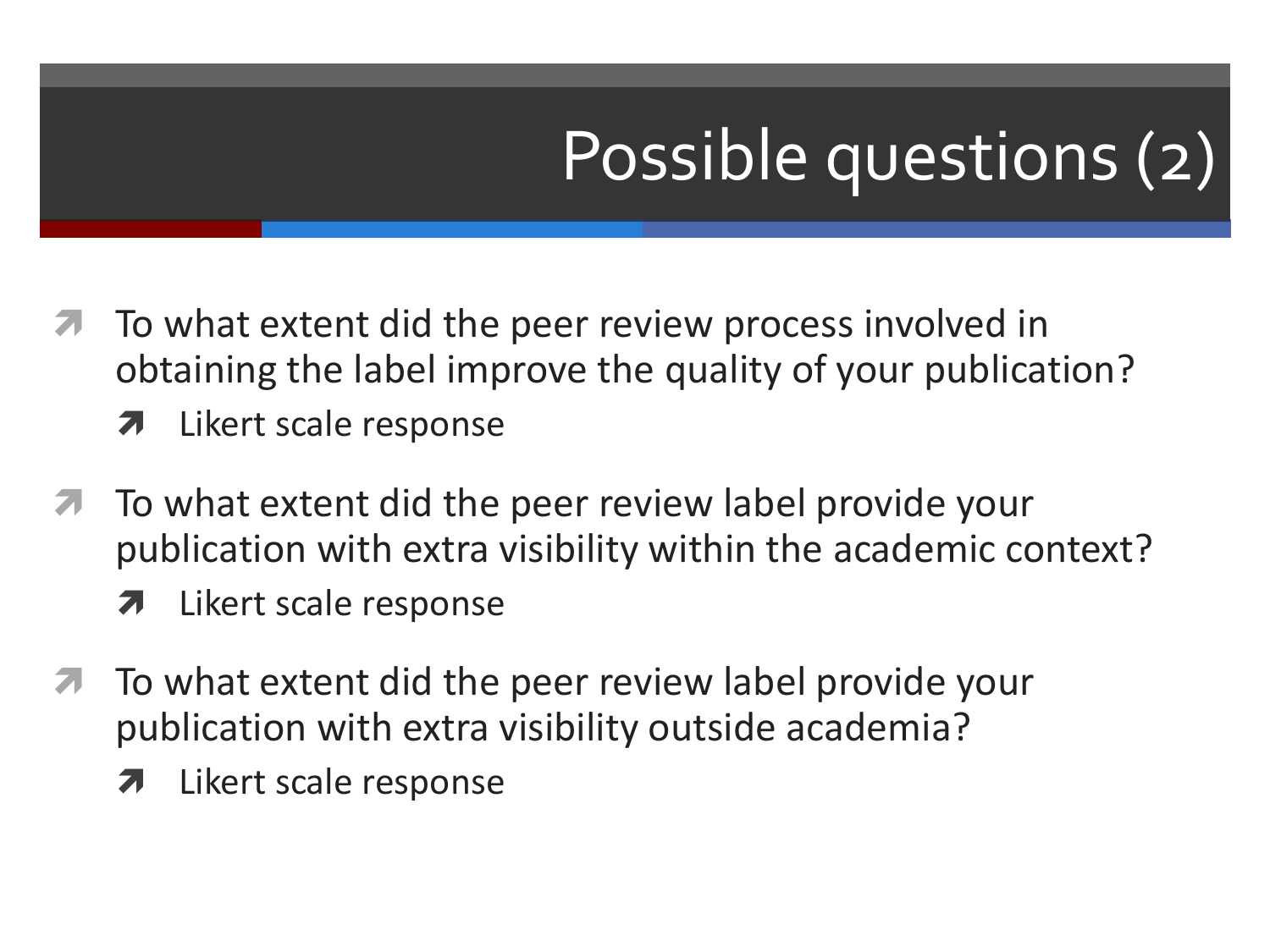### Possible questions (3)

- **The To what extent did the introduction of a peer review label have** positive effects on scholarly publication practices in your country?
	- **7** Likert scale response, plus explanation in case of perceived positive effects
- To what extent did the introduction of a peer review label have unexpected or negative effects on scholarly publication practices in your country?
	- **7** Likert scale response, plus explanation in case of perceived negative effects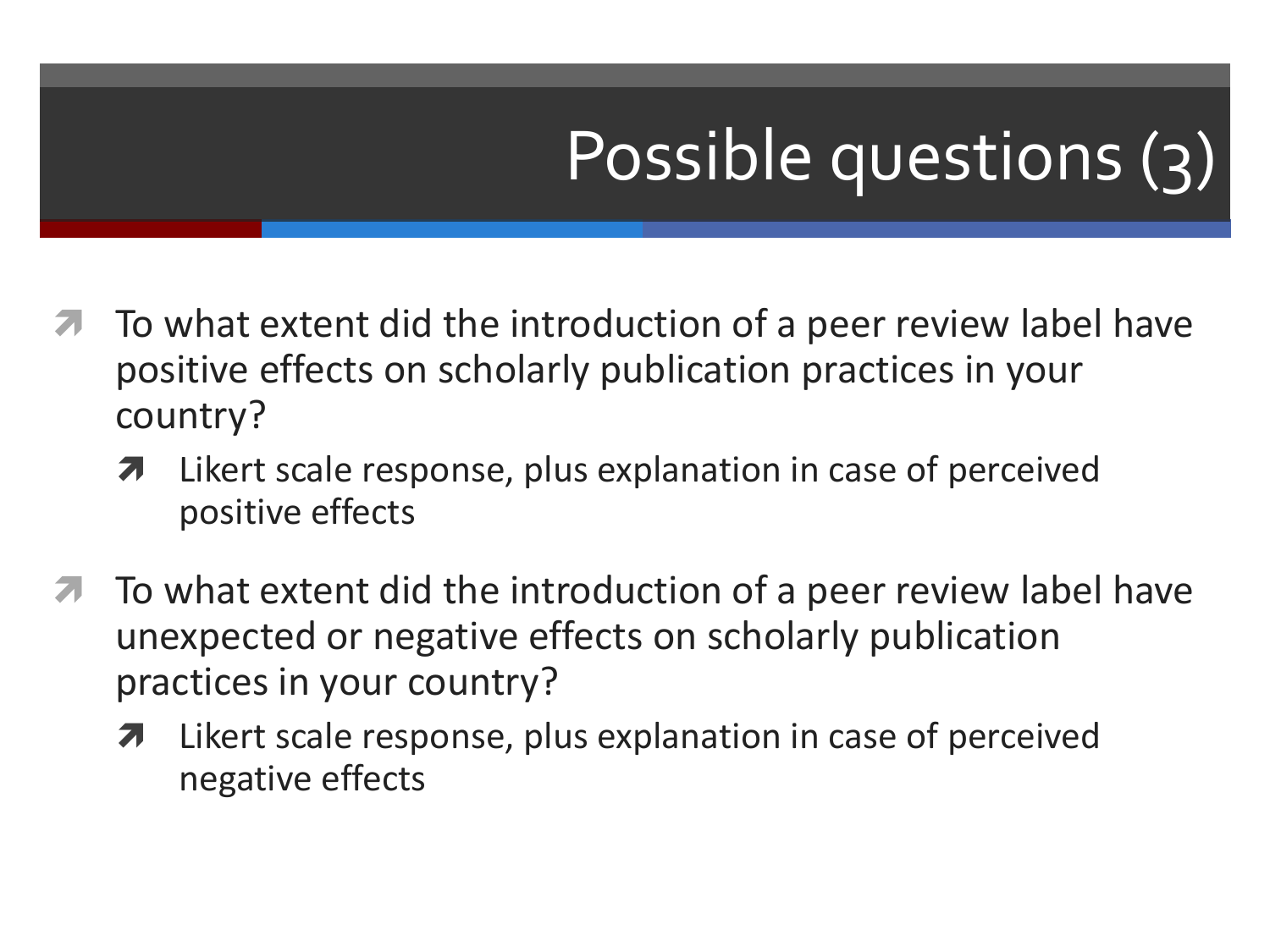### Possible questions (4)

- To what extent is the peer review label in your country effective in distinguishing peer reviewed content?
	- **7** Likert scale response
	- **7** Please list your suggestions for improved effectiveness
- $\blacktriangledown$  To what extent is the peer review process underpinning the peer review label rigorous?
	- **7** Likert scale response
	- $\lambda$  Please list your suggestions for improving the rigor of the peer review process
- $\blacktriangledown$  To what extent does the peer review label confer excellence upon your publication?
	- **7** Likert scale response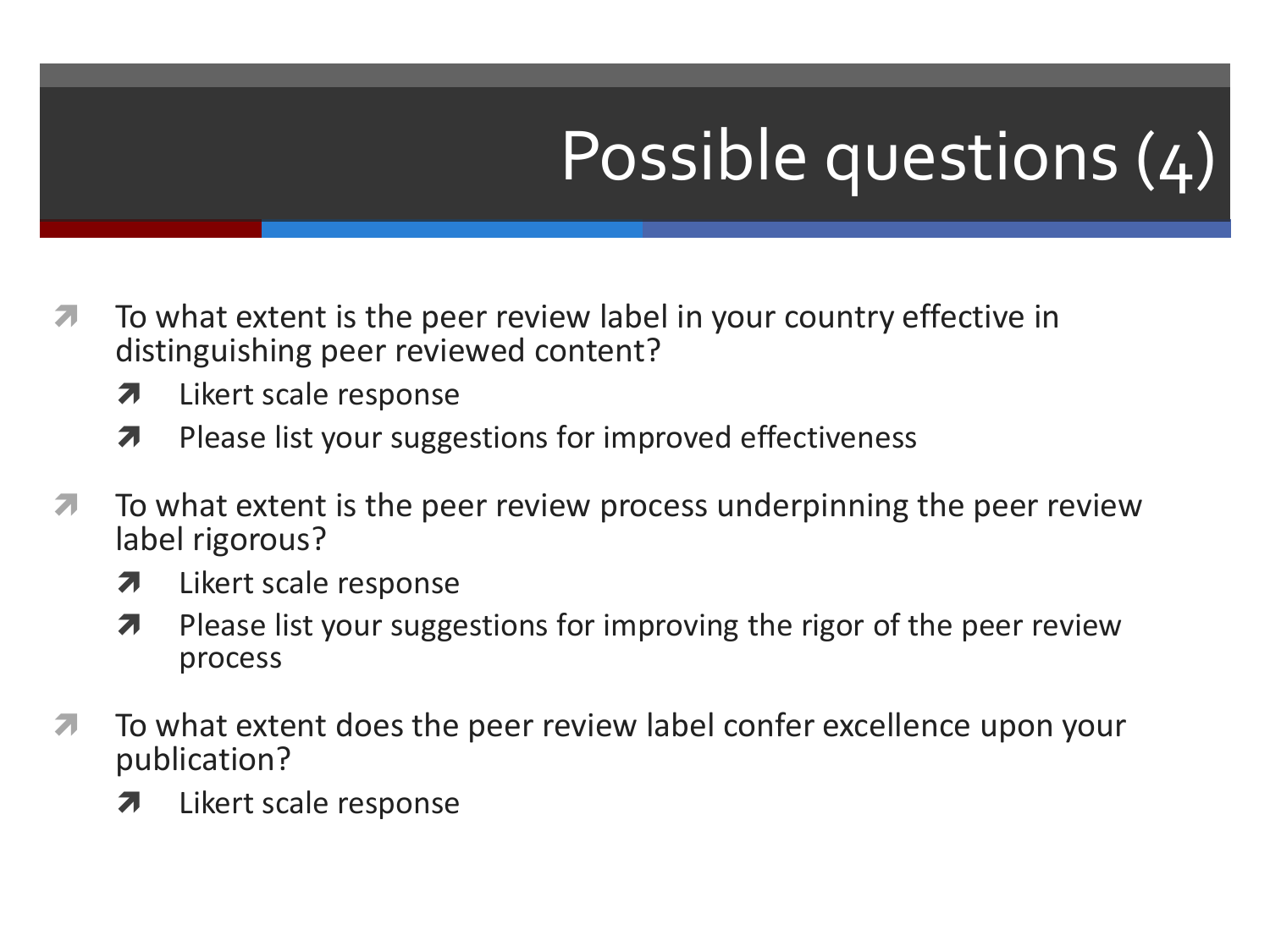### Possible questions (5)

- **The** To what extent are you in support of setting up a peer review label at the international level?
	- **7** Likert scale response
- **I** In your opinion, are publishers well organized to set up the peer review process underpinning the peer review label?
	- **7** Likert scale response
	- **7** Please list your suggestions for improving the organization of the peer review process
- **A** Please list here any further suggestions regarding this survey or regarding the peer review label in your country